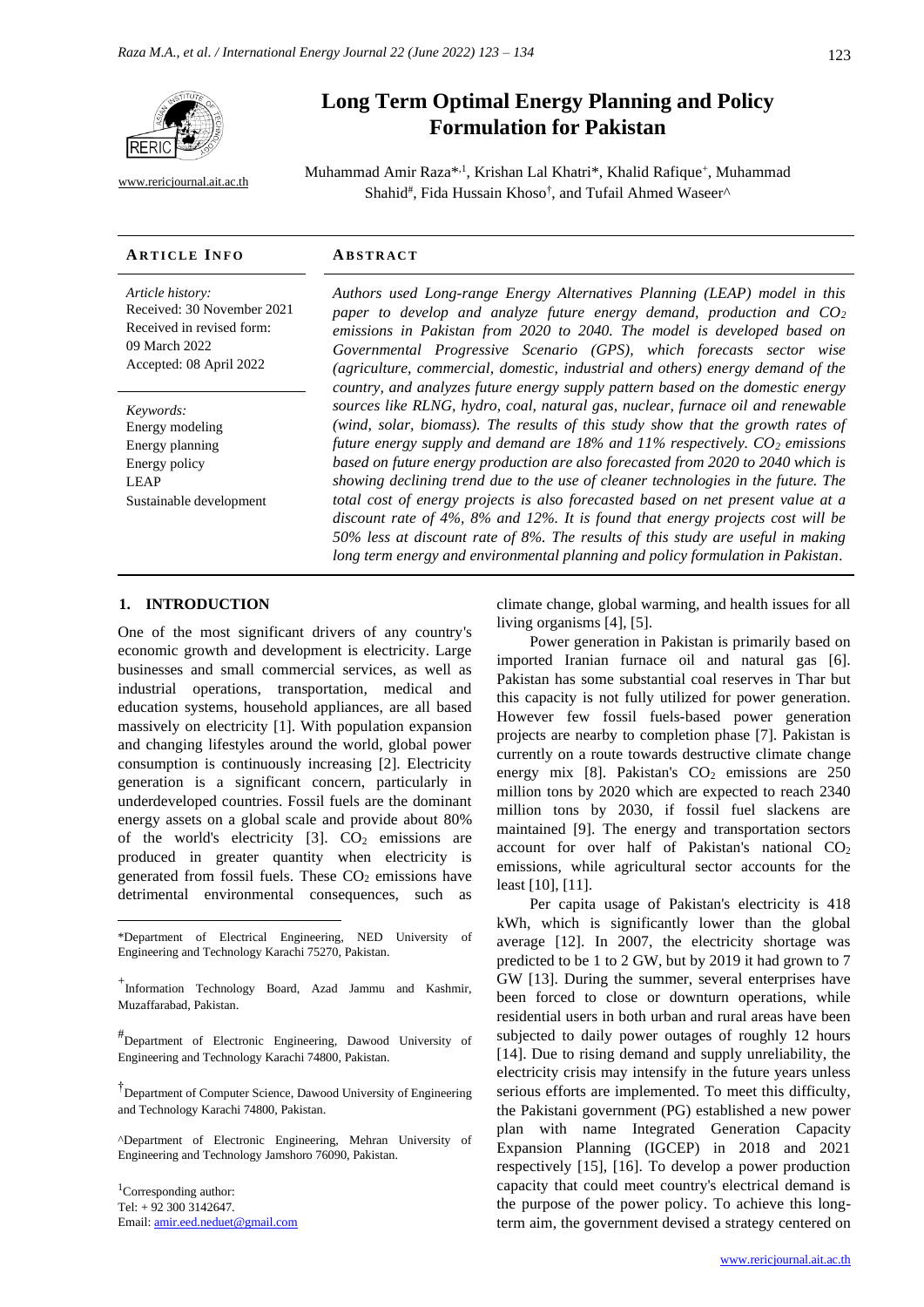moving country's electrical energy production mix toward low-cost primitive sources such as Regassified Liquefied Natural Gas (RLNG), hydro, coal, natural gas, nuclear, furnace oil and renewable (wind, solar, biomass) with coal accounting for the majority of the total [15], [16]. A comprehensive planning exercise is needed by incorporating the energy modeling tools to establish a future plan to support the PG efforts in overcoming the electricity shortfall is the main purpose of this research paper.

In this regard, energy modeling through a variety of computer-based tools are useful in devising energy plan [2]. Diverse energy planning models are available with various modeling methodologies to satisfy the energy planning requirements on a case-by-case basis globally. The well know models are ENPEP BALNCE (Energy and Power Evaluation Program), MESSAGE (Model for Energy Supply Strategy Alternatives and their General Environmental Impact) MARKAL (MARKet Allocation), and LEAP (Long Range Energy Alternatives Planning).

Many nations around the globe such as Argentina, Greece, Nigeria, Taiwan, Panama, Greek, Tanzania and Indonesia have used these energy modeling techniques to formulate successful policies to solve crucial energy concerns, detail is given in Table 1 [4] alongside pros and cons of energy modeling tools are given in Table 2.

| Country   | <b>Tool Name</b>     | Study purpose                                           |
|-----------|----------------------|---------------------------------------------------------|
| Argentina | <b>ENPEP BALANCE</b> | Exploring various power supply options.                 |
| Greece    |                      | Forecasting long term $CO2$ emissions.                  |
| Nigeria   | <b>MARKAL</b>        | Assessment of green energy assets and technologies.     |
| Taiwan    |                      | Estimating low $CO2$ emissions path.                    |
| Panama    | <b>LEAP</b>          | Forecasting future energy supply pattern.               |
| Greek     |                      | Exploring future energy supply options.                 |
| Tanzania  | <b>MESSAGE</b>       | Identifying future energy production capacity.          |
| Indonesia |                      | Exploring power potential of nuclear and other sources. |

**Table 1. Energy planning and policy development through energy modeling tools.**

#### **Table 2. Pros and cons of energy modeling tools**.

| 1              | <b>Tool</b> | <b>ENPEP BALANCE</b>                                             |
|----------------|-------------|------------------------------------------------------------------|
|                | Pros        | Uses step function for renewable generation.                     |
|                | Cons        | Complicated not user friendly.                                   |
| $\mathfrak{D}$ | Tool        | <b>MARKAL</b>                                                    |
|                | Pros        | Provide results in terms of datagram's.                          |
|                | Cons        | Complex method for data analysis.                                |
| 3              | Tool        | <b>LEAP</b>                                                      |
|                | Pros        | Develop multiple power plans and policies based on single input. |
|                | Cons        | Not considered economic factors.                                 |
| 4              | <b>Tool</b> | <b>MESSAGE</b>                                                   |
|                | Pros        | Time horizon for analysis is user friendly.                      |
|                | Cons        | Troubleshooting is complex.                                      |

Among these energy modeling tools, LEAP is publicly available for research and development with simple features for the analysis of environmental sustainability and suggested energy supply pattern based on the domestic energy assets [17], [18]. LEAP is user friendly tool that easily track energy resource eradication, generation, and utilization across various energy sectors. The LEAP model required less socio and techno-economic data, as well as its built-in-technology (demand analysis and transformation model) and environmental database, are ideal for this investigation.

In Pakistan's example, there are just a few studies in the literature that have taken into account the present PG goals and policies. As a result, this study incorporates the most important considerations pertaining to Pakistan's electricity sector, as well as a future direction for Pakistan's sustainable energy system, by suggesting integrated energy plan efforts to devise energy policy, as well as keeping such efforts alive for future adjustments. Therefore, the Governmental Progressive Scenario (GPS) was established in LEAP to examine the future energy demand, production, and  $CO<sub>2</sub>$ emissions for the period 2020 to 2040.

Section 2 of the paper presents an overview of renewable and non-renewable sources in Pakistan and depicts future energy generation projects and retirement schedule of existing power generating units from 2020 to 2040. Section 3 presents the research methodology of the developed LEAP model. Energy transformation module and energy demand analysis module forecasted future energy demand, production, and  $CO<sub>2</sub>$  emissions under the GPS. Section 4 presents the results of future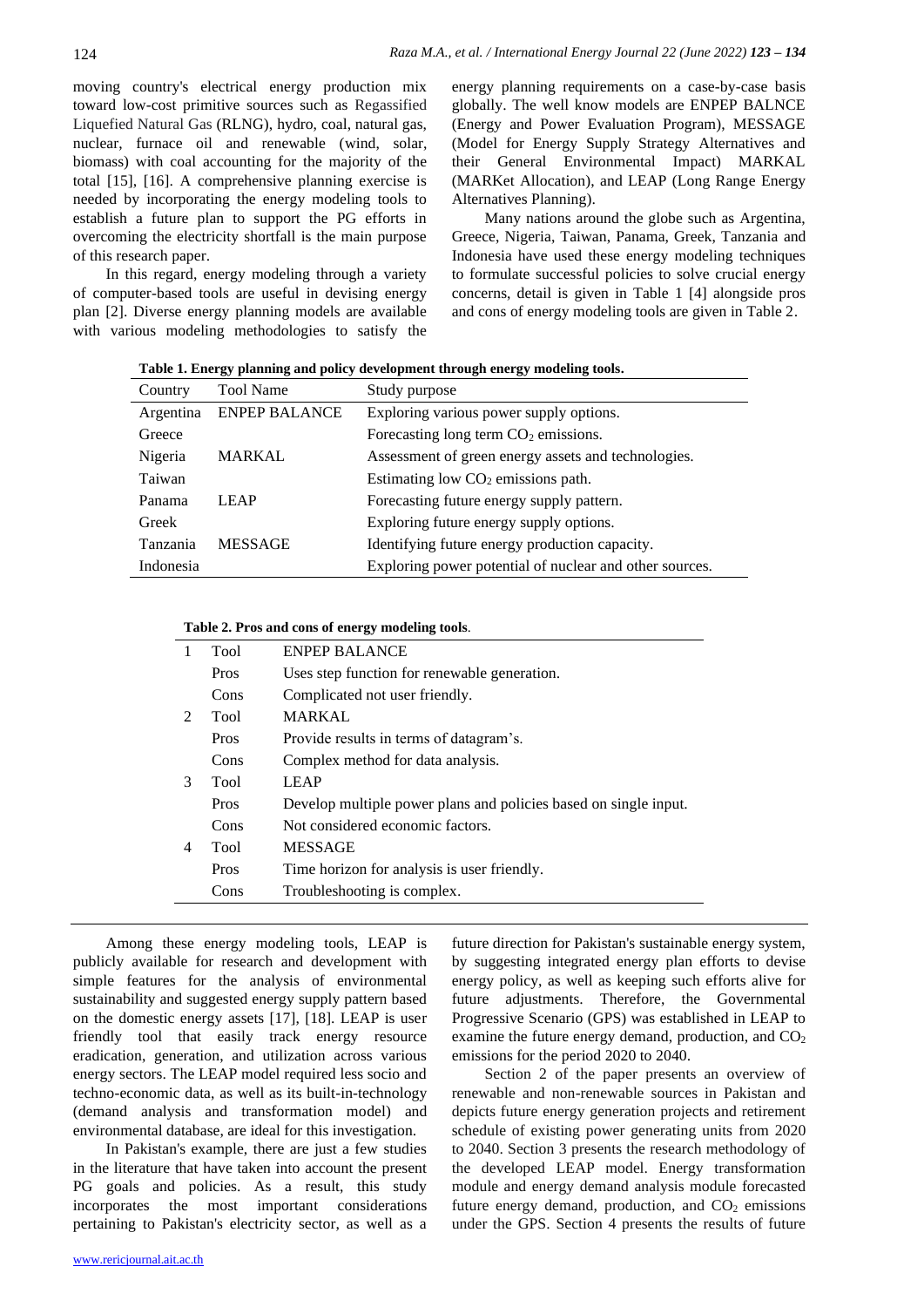forecasted energy demand, energy production, CO<sub>2</sub> emissions and total cost of energy project. Decarbonization strategies and complementarities for the Pakistan's energy sector are presented in section 5. Finally, policy recommendation and conclusion is given in Section 6 and 7.

## **2. REVIEW ON NON-RENEWABLE AND RENEWABLE ENERGY SOURCES IN PAKISTAN FOR ENERGY PLANNING AND POLICY DEVELOPMENT**

Renewable and non-renewable sources can help developing countries for achieving sustainable energy supply security. The discussion on the renewable sources and non-renewable sources with their potential for energy planning and policy development are briefly described below:

- a. The assessment for Pakistan's solar energy potential is performed by Alternative Energy Development Board of Pakistan (AEDB) [19]. The results revealed that Pakistan is an ideal for solar power plant installation with greater range of solar radiation. Pakistan can produce 1600 GW of electrical power annually from solar source which is 40 times greater than present power generation [19].
- b. Agriculture sector is the major driver of economy in Pakistan's. 62% population is living in the less developed or rural areas and 38% in the urban areas [20]. Agriculture residues produced from rural areas are greater in capacity which can be utilized for energy generation for meeting local energy demand. Pakistan can produce 100 GW of electrical power annually from biomass source which is more than twice as compared with the present power generation [20].
- c. Pakistan's Meteorological Department (PMD) and AEDB conducted a survey on the assessment of wind energy with the National Renewable Energy Laboratory (NREL), USAID [21]. The results revealed that all the provinces of Pakistan are ideal for the installation of wind power plant. Pakistan can produce 346 GW of electrical power annually from wind source which is 5 times greater as compared with the present power generation [21].

| d. | Pakistan can generate 100 GW of power by             |
|----|------------------------------------------------------|
|    | utilizing geothermal source which is considered as   |
|    | an unexplored energy source till now in Pakistan.    |
|    | As per estimates, 5-10 cents per unit is the cost of |
|    | energy production in Pakistan. Mostly, geothermal    |
|    | source is available in the seismic belt of Pakistan  |
|    | [22].                                                |

- e. Maximum power (6.5 GW) is produced in Pakistan from hydro source as compared with the other sources. Country has potential to produce 100 GW power from hydro [23]. PG has planned to generate 16 GW of power from hydro source till 2025 [23].
- f. 185 billion tons of coal capacity is available in Pakistan and country comes at rank 2 in the world after united state. Coal is available in all the provinces of Pakistan and requires attention to exploit for power generation. Presently, 12.8% is the share of coal in energy mix which is low as compared with the available reserve capacity [24].
- g. The share of nuclear power is minimum in Pakistan's energy mix because of slower deployment of nuclear technology. Presently 2.5 GW of energy is produced from nuclear source in Pakistan which contributed 6.6% in total energy mix in 2021.PG decided to increase the nuclear generation by 2030 to 9 GW [25].
- h. Natural gas is available in Pakistan with capacity of 282 trillion cubic feet (Tcf) [26]. Natural gas was the first source in Pakistan which was exploited for energy generation. Presently, natural gas peaked because of greater use in energy generation, industrial and domestic sectors. At the present consumption rate of natural gas, it is expected that it will exhaust after 17 years until and unless new natural gas fields will be discovered [26].
- i. One third of energy is produced from oil resource in Pakistan. Pakistan occupies 22 million barrels of oil resource which is in huge quantity and almost enough to alleviate energy crises in Pakistan. But unfortunately, the domestic oil production is zero and economic sectors imported 83% oil from Middle East [27]. Ministry of Finance in Pakistan has estimated that country imported oil with over 11.35 billion US dollars in 2021 [28].

| Energy source-based capacity addition (MW) | Till 2025      | Till 2030                | Till 2035                | <b>Till 2040</b> | Total                        |
|--------------------------------------------|----------------|--------------------------|--------------------------|------------------|------------------------------|
| Solar                                      | 1,600          | $\overline{\phantom{0}}$ | 2800                     | 1600             | 6000                         |
| Wind                                       | 1,500          | $\overline{\phantom{a}}$ | 3500                     | 2000             | 7000                         |
| Nuclear                                    | 1,100          | ÷                        | $\overline{\phantom{0}}$ | -                | 1100                         |
| O <sub>il</sub>                            | $\blacksquare$ |                          | ۰                        |                  | $\qquad \qquad \blacksquare$ |
| Coal                                       | -              |                          | 7,260                    | 16500            | 23760                        |
| Hydro                                      | 3,536          | 11,611                   | 6,350                    | 3550             | 25047                        |
| Natural Gas                                | -              |                          |                          | 400              | 400                          |
| Total                                      | 7,736          | 11,611                   | 19,910                   | 24,050           | 63,307                       |

**Table 3. Future energy projects.**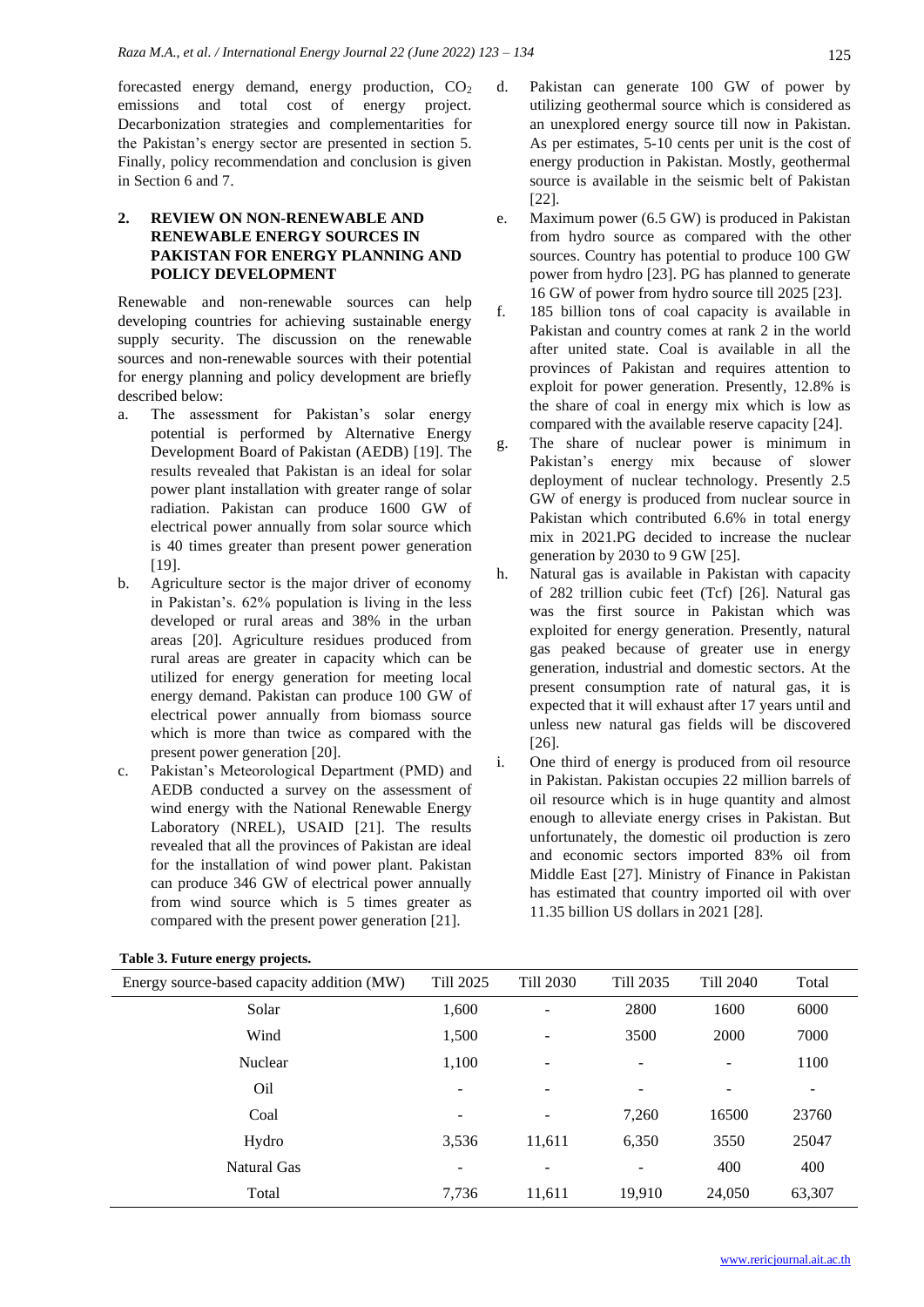To overcome the energy crises in Pakistan, PG has planned to develop many energy projects consists on RLNG, hydro, coal, natural gas, nuclear, furnace oil and renewable (wind, solar, biomass) sources under the Integrated Generation Capacity Expansion Planning (IGCEP) in 2018 and 2021, respectively [15], [16]. As a result, nearly 63,307 MW of power capacity will be

added in Pakistan's power system for the alleviation of energy crises in the country [29], [30]. In this perspective, future power projects are assessed, and retirement schedule of existing power generation units are undertaken for this study as given in Table 3 and Table 4 [15], [16].

| S. No          | Plant Name           | Units (MW)                  | Retirement Year |
|----------------|----------------------|-----------------------------|-----------------|
| 1              | Jamshoro             | 1x200 and 3x170             | 2023            |
| $\overline{2}$ | Kotri                | 1x107                       | 2025            |
| 3              | Guddu                | $2x60$ and $2x140$          | 2023            |
| $\overline{4}$ | Guddu                | $2x280$ and $1x360$         | 2023            |
| 5              | Muzaffargarh         | 5x177 and 1x245             | 2028            |
| 6              | Faisalabad           | 2x250                       | 2022            |
| 7              | Faisalabad           | 4x19                        | 2022            |
| 8              | Faisalabad           | 1x134                       | 2025            |
| 9              | Lakhra               | 2x30                        | 2026            |
| 10             | Kot Addu             | $1x251$ and $3x247$ and 336 | 2037            |
| 11             | Hubco                | 4x300                       | 2038            |
| 12             | Kohinoor             | 9x13.8                      | 2038            |
| 13             | Aes                  | 2x350                       | 2039            |
| 14             | <b>Habib Coastal</b> | 1x126                       | 2040            |
| 15             | Rousch               | 1x395                       | 2039            |
| 16             | Saba Power           | 1x123                       | 2040            |
|                |                      |                             |                 |

| Table 4. Retirement schedule of existing power generation units. |  |  |  |
|------------------------------------------------------------------|--|--|--|
|                                                                  |  |  |  |

## **3. RESEARCH METHODOLOGY**

The research flow diagram of this novel study is given in Figure 1 and structure of LEAP model depicts in Figure 2. This energy plan is based on harnessing domestic energy sources for power generation to meet energy demand of Pakistan for the period 2020 to 2040 under the GPS.

Country is blessed with fossil assets and as well as with renewable energy assets. In this study, RLNG, hydro, coal, natural gas, nuclear, furnace oil and renewable (wind, solar, biomass) sources are considered for power production. In transformation module of LEAP, net energy generation capacity and energy production units of each energy resource for based year 2020 are considered as input to LEAP model for forecasting energy mix of Pakistan from 2020 to 2040. Efficiency, lifetime and maximum availability factors of energy harnessing technologies are also considered [31], [32] as input to LEAP model in estimating clean energy

production.  $CO<sub>2</sub>$  emissions of fossil fuels are also used as input to LEAP model for estimating the future growth of CO<sup>2</sup> emissions from 2020 to 2040 in Pakistan. In energy demand analysis module, the key input parameters are population, past energy consumption from 2001 to 2020, total number of households in the country, transmission and distribution losses, total Gross Domestic Product (GDP) and their growth rates [19]. GDP, population, and number of households are directly linked with energy demand. If these parameters are increased by 20% then energy demand will increase by 43.6% and vice versa [33], [34].

Energy demand module and energy transformation module in LEAP are used to forecast future energy demand and production of Pakistan under the GPS. GPS present results under the energy policies of PG named Integrated Generation Capacity Expansion Planning (IGCEP) in 2018 and 2021, respectively.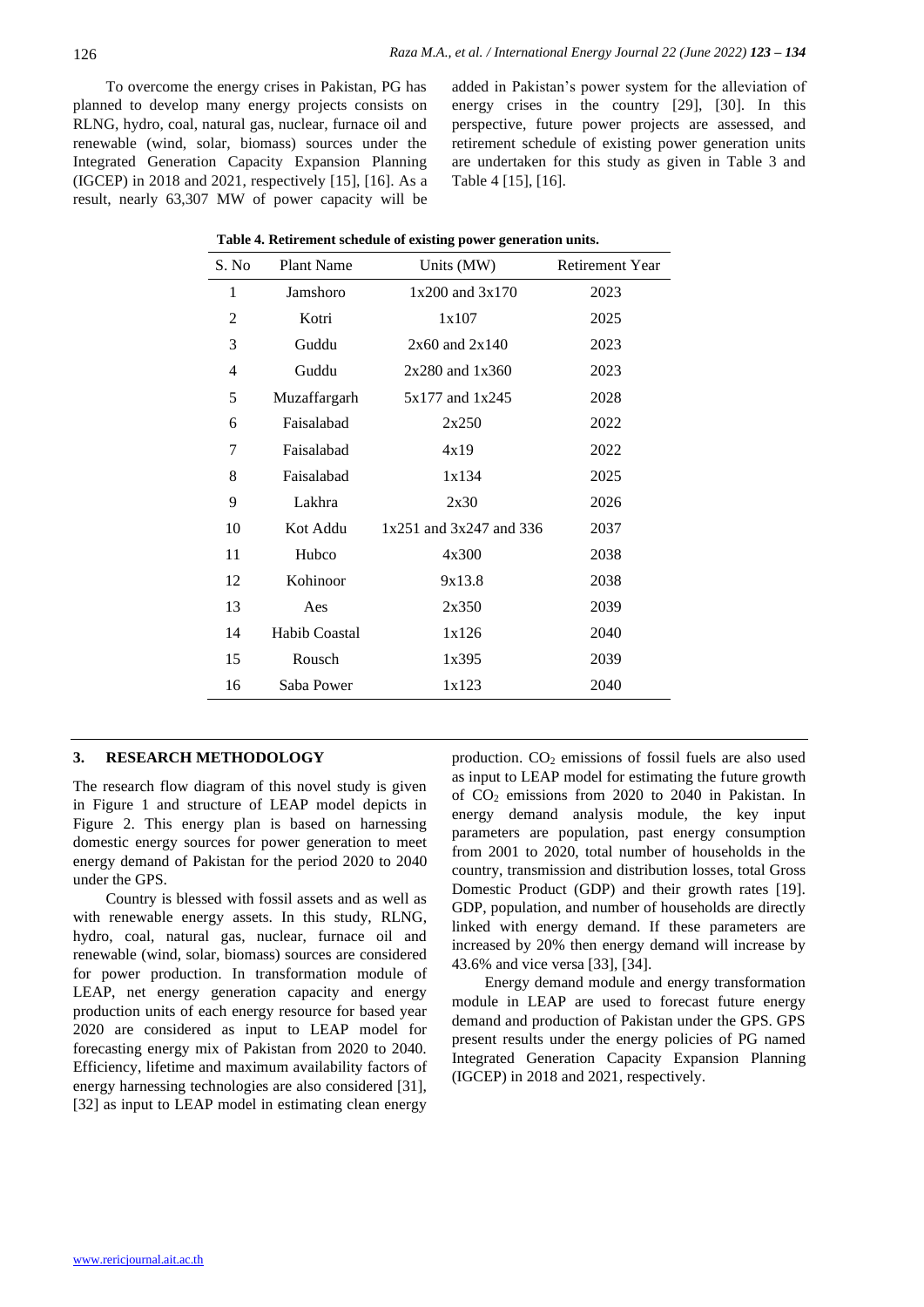

**Fig. 1. Research flow diagram.**



**Fig. 2. Structure of LEAP model.**

#### **4. RESULTS AND DISCUSSION**

### *4.1 Results of Future Energy Demand and Production Forecasting from 2020 to 2040*

Energy demand module in LEAP forecasted future energy consumption pattern under GPS for the period 2020 to 2040 as shown in Figure 3. Domestic sector will consume greater energy throughout the study period with a growth rate of 6.2%. Increment in population and number of households in the country resulted in greater need of energy in domestic sector. Energy required in agriculture sector will also increase after 2030 with growth rate of 6.2%. A slightly decrement is seen in energy demand of industrial and commercial sectors till 2036 and then increases slowly till 2040. The growth rate of industrial and commercial sectors is 8% and 11%, respectively.

Energy transformation module in LEAP forecasted energy production under GPS for the period 2020 to 2040 as shown in Figure 4. PG has planned to harness maximum energy from coal through cleaner technologies such as IGCCT (Integrated Gasification Combined Cycle Technology) and CFBCT (Circulating Fluidized Bed Combustion Technology) and as this source is available in an abundant capacity in Pakistan. Hydro potential is also high in northern areas of Pakistan as this source produces clean energy. The growth rate of coal and hydro source in energy production for the years 2026, 2033 and 2040 are 18.4%, 16.9%, 42.1% and 31.4%, 47.1%, 33.3%, respectively. Furnace oil produces negligible energy throughout the study period as PG denied to import furnace oil from Iran. Nuclear, natural gas and RLNG plants are also contributed in energy production but with lower growth rates of 3.5%, 15% and 1.7%. The dependency of PG on the renewable (wind, solar, biomass) sources are also lesser because the cost of these plants are high and have low energy production efficiencies. The growth rate of renewable sources in energy production is 13%. Comparison of energy production and energy demand is shown in Figure 5. Energy demand and production for the years 2030 and 2040 are 135.3 TWh, 256 TWh and 250.9 TWh, 448.8 TWh, respectively. Energy production is much greater than energy demand which can help PG to promote the development of industries in the country and manages economy in a sustainable way through sustainable energy production in Pakistan.

#### *4.2 Future Energy Mix Comparison and Assessment of CO<sup>2</sup> Emissions*

Future energy mix comparison for Pakistan is given in Figure 6. The ratio of fossil fuels in energy mix is greater in all years. Presently, 60% to 65% fossil assets are dominant and all these resources are imported from Iran, Malaysia, Iraq, and Indonesia on high cost. PG planned to implement energy projects based on the domestic energy assets and facilitate the development of clean energy harnessing technologies. Contribution of renewables (hydro, solar, wind, biomass) and coal power plants are increasing continuously whereas the contribution of furnace oil, nuclear, natural gas, and RLNG in energy mix are decreasing drastically from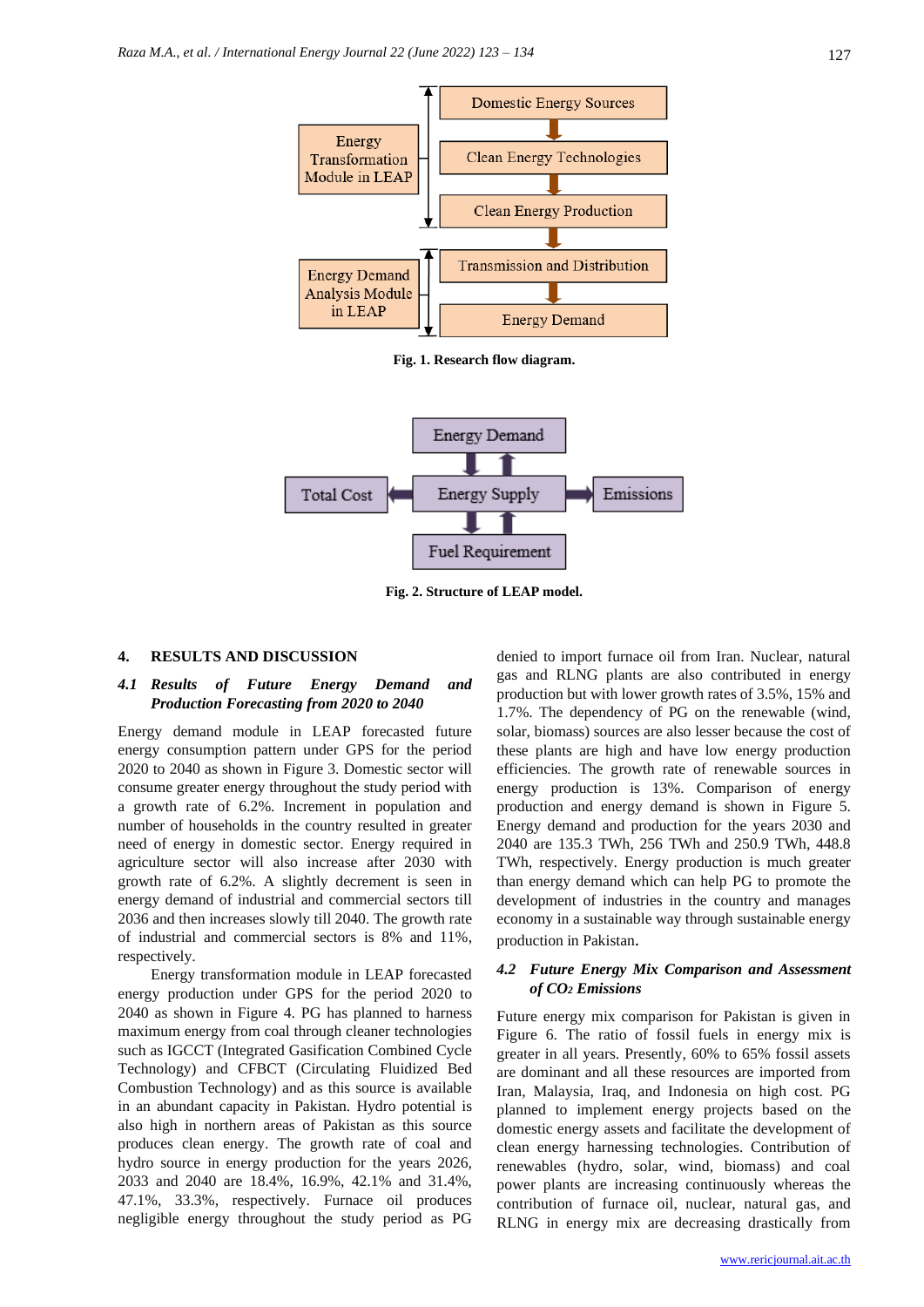2020 to 2040. In this regard, the future  $CO<sub>2</sub>$  emissions are also forecasted on LEAP under the GPS as shown in Figure 7.  $CO<sub>2</sub>$  emissions increases at a growth rate of 11% from 2020 to 2040 as PG planned to harness maximum energy from coal reserves in Pakistan through cleaner technologies.  $CO<sub>2</sub>$  emissions will be greater in future because share of renewable sources will be decreased. Only coal resource will be utilized to fulfill maximum energy demand in the country.

#### *4.3 Cost Analysis of the Future Energy Projects*

**Table 5. Fuel wise capital, fixed and variable cost.**

In this study, input parameters of total system cost is expressed in term of Net Present Value (NPV) which includes fixed O&M (operation and maintenance), capital cost, and variable O&M costs as given in Table 5 at discounted rates of 4%, 8%, and 12%. The total cost of the project is shown in Figure 8.

In light of above discussion, it is notified that the PG will deploy many non-renewable energy source based power plants based which pollute the environment. Therefore, it is necessary to develop decarbonizing strategies and complementarities for the Pakistan's energy sector for meeting Paris Climate Agreement. Section 5 is presented the main strategies and complementarities for decarbonization of energy sector.

|             | Capital Cost<br>(Million USD per MW) | <b>Fixed Cost</b><br>(Thousands USD per MW) | Variable Cost<br>(USD per MWh) |
|-------------|--------------------------------------|---------------------------------------------|--------------------------------|
| Furnace Oil | 1.16                                 | 26.21                                       | 8.52                           |
| Renewable   | 10                                   | 175.31                                      | 5.42                           |
| Nuclear     | 5.71                                 | 96.27                                       | 2.20                           |
| Natural Gas | 0.6                                  | 7.27                                        | 10.70                          |
| Coal        | 4.2                                  | 32.18                                       | 4.61                           |
| Hydro       | 7                                    | 94.11                                       | 7.88                           |
| <b>RLNG</b> |                                      | 15.86                                       | 3.30                           |



**Fig. 3. Sector wise future electricity demand pattern.**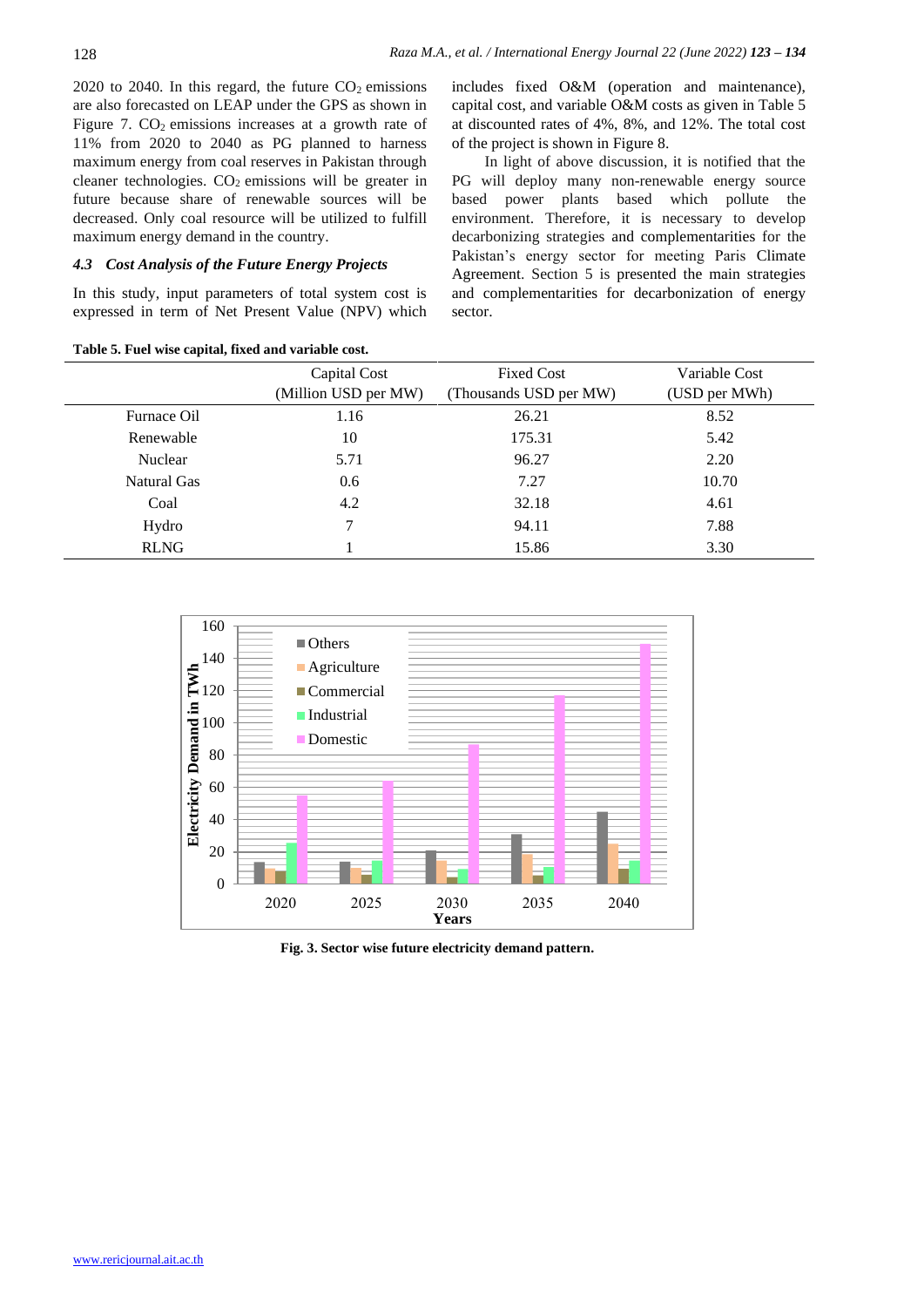

**Fig. 4. Source wise future electricity production pattern.**



**Fig. 5. Comparison of future electricity demand and production pattern.**



**Fig. 6. Electricity mix comparison for years 2020, 2030 and 2040.**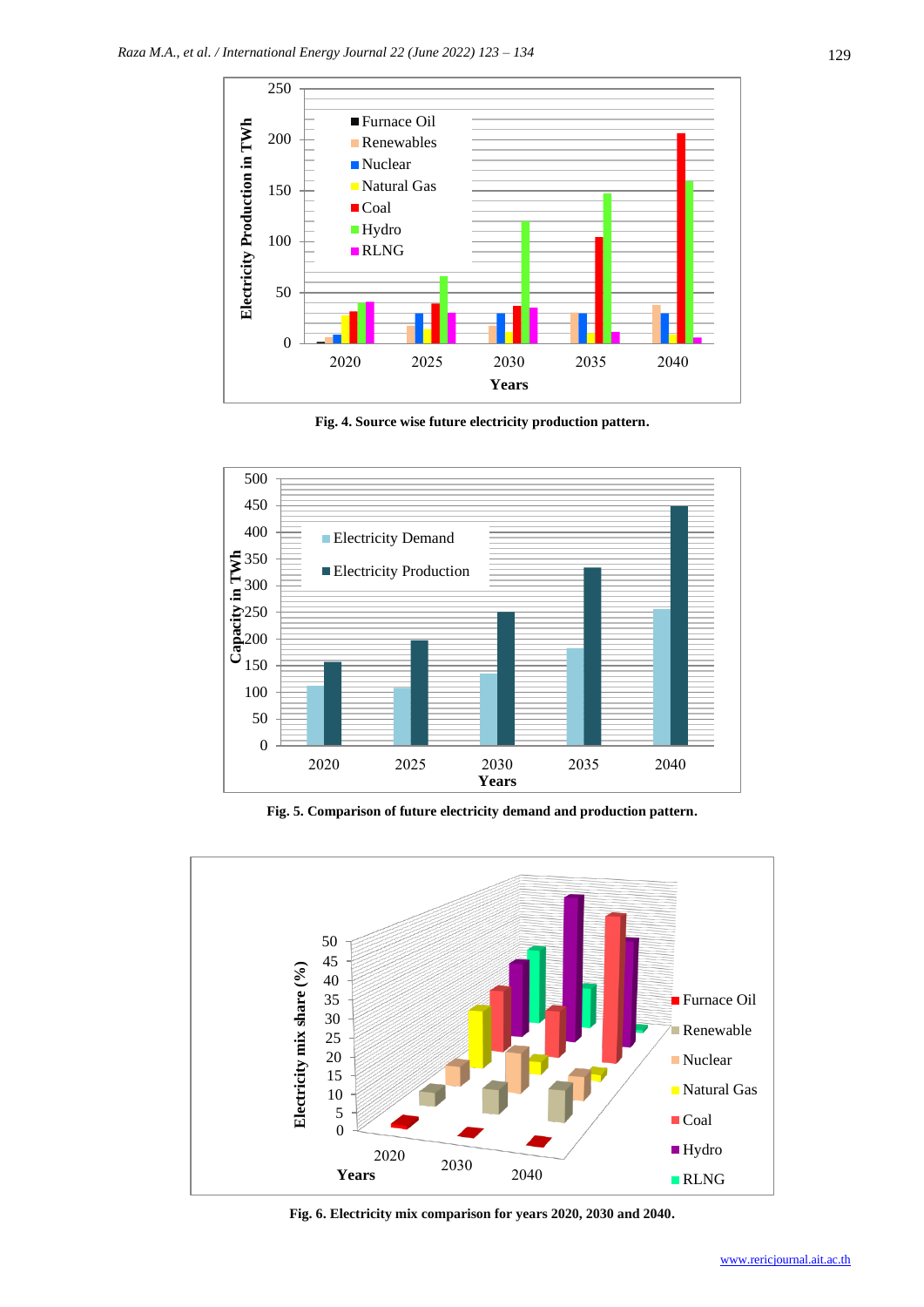

**Fig. 7. CO2 emissions forecasting from 2020 to 2040.**



**Fig. 8. NPV of the energy projects at discounted rate of 4%, 8% and 12%.**

## **5. DECARBONIZATION STRATEGIES AND COMPLEMENTARITIES FOR THE PAKISTAN's ENERGY SECTOR**

A decarbonization process has been in progress in the power sector in many nations worldwide. The well-set norms of the energy sector are now facing a model shift from fossilized to defossilized energy generation. The defossilized energy system facilitates the deployment of smart grid which helps to increase the share of renewable sources in energy mix by decreasing the dependence on fossil fuels. Smart grid technique uses the digital technologies and facilitates business models like energy trading. The defossilized energy system covers four domains:

- 1. Clean and sustainable energy supply based on renewable sources.
- 2. Carbon capture, utilization and storage facility.
- 3. Energy storage facility.

4. Other important options like sector coupling, network interconnection, demand side management and supply response.

Multiple technologies need to combine to achieve total decarbonization and the mix of available alternative varies from country to country due to local conditions, thus erasing the chance of one over-bearing solution. Technologies may be required for smooth defossilized energy system and coal must be phased out the earliest of all energy sources considering its contribution to carbon content and the same must happen with natural gas. The renewable and sustainable energy niche is dynamic and ever changing, regular assessments must be made of objectives and processes to allow any newly emerging technologies to take their share in the transition from fossilized to defosilized energy system.

Though many regional and world-wide policies focus on electrifying energy systems, electrification must go along with decarbonization. We should not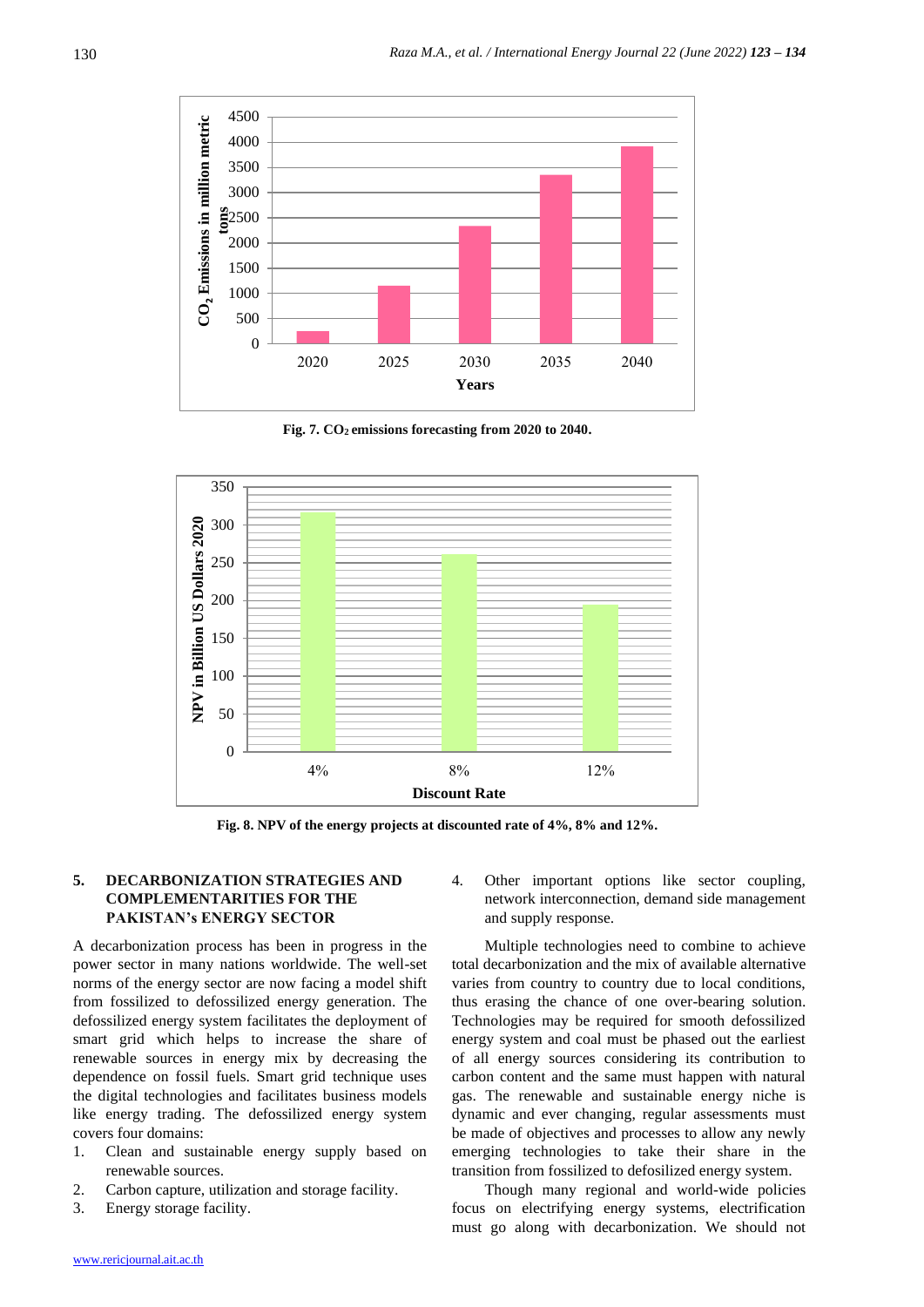underestimate potential of energy efficiency in the chain of electricity, and moreover, adopt a unified approach across sectors and energy pathways to effectively address climate change. Any technology used in this undertaking must be fully researched for any unwanted side effects to avoid a repeat of another disastrous global situation.

There are near limitless challenges in the decarbonization process of an entire global system, thus it is important to follow a unified approach the worldover. There is an intricate interconnectivity in the pursuance of any one or more objectives, and any action used in one objective can damage another goal, while others may achieve several goals with a single action. The power grid, for example, represents an exceedingly complex system that must remain in operation efficiently despite going through the greatest change in energy history. It will take much more than a single decarbonization policy or technology to fully reverse or limit the power grid's effect on global warming and many policies and technologies must be used in symphony to smoothly transition grid without causing a ripple effect to the rest of the system. To follow unified approach, number of complementarities is required for handling the energy system complexities:

- 1. Complementarities of variable renewable energy sources: Most sources of renewable energy are very dynamic, their availability shifting all the time. Solar is available only half the day. Wind can drop, reverse, or slow at any time. Tides change depending on the time of year. However, all randomness has a base in patterns, and digital grid systems are used to operate energy systems exactly when it is most efficient.
- 2. Complementarities among zero-carbon technologies: A common example is that of zerocarbon electric cars, which need an electric infrastructure to drive them.
- 3. Complementarities of public and private investments: As with any business, the energy grid consists of shares that are privately and publicly owned, causing a certain disruption in effective operation. The system needs time and research to fully appreciate the diversity of options and collaborative actions that can result from this relationship of private and public share of the system.
- 4. Complementarities of natural and engineered systems: In addition to not producing any additional carbon, we must recapture the carbon we have released through biological methods. Replanting forest and vegetation, protecting present biodiversity, and finding ways to intertwine biological replantation and human infrastructure are all key to this.
- 5. Complementarities of mitigation and adaptation: Adapting human systems and processes to mitigation strategies might make the roll-out of both objectives faster. Restoring vegetation and biodiversity would help mitigate storm surges, make for more efficient food growth, and trap carbon, helping the growth of both objectives.
- 6. Complementarities of centralized and decentralized solutions: Those sources of sustainable energy available in one area are not necessarily available in another, and thus would require specific research and design to make a system that fits each unique location.
- 7. Complementarities of actions and strategies in different geographies: Decarbonization strategies must also change depending on the region that they are applied in. After all, the geographic, geologic, political, and demographic aspects of the western world are completely different to those of North Africa, the Middle East, and South Asia. Urban populations already have access to all amenities, while rural areas struggle to provide even water and electricity. They cannot follow the game plan, otherwise they would be doomed to a slow and unforgiving process.
- 8. Complementarities of Research and Development (R&D) activities: R&D must a top priority of research organizations and schools and must be given monetary support publicly and privately. The goal of any R&D undertaking should be the development of decarbonizing technologies that feed the approved models of bringing carbon and other emissions under control and reverse the process of global warming, as well as keeping the drive behind the movement alive and not let it lapse into a static and unrewarding process.

#### **6. POLICY RECOMMENDATIONS**

In this passage, authors narrow down many of the important strategies for policy proposals:

- 1. Zero-carbon electricity: An electricity system with zero emission production.
- 2. Electrification of end uses: Converting existing product fuels to electricity can remove the need for fossil fuels to drive these products.
- 3. Green synthetic fuels: The development of green and more environmentally friendly fuels to meet the demands of specialized industries and products that cannot be fulfilled by electric supply.
- 4. Smart power grids: Power grids that are optimized to use many different sources of green electricity and provide to a large variety to consumers in every sector to ensure a large supply of reliable energy.
- 5. Materials efficiency: Improved matter systems like "reuse, reduce, and recycle," to drive the efficiency and maximum life and use of any material while reducing the need for additional material to be procured.
- 6. Sustainable land use: Optimizing land use so minimum input results in maximum output and land is used in many ways to reduce the global human footprint, especially agriculturally, where much carbon emissions exist despite technologies existing to make the sector streamlined.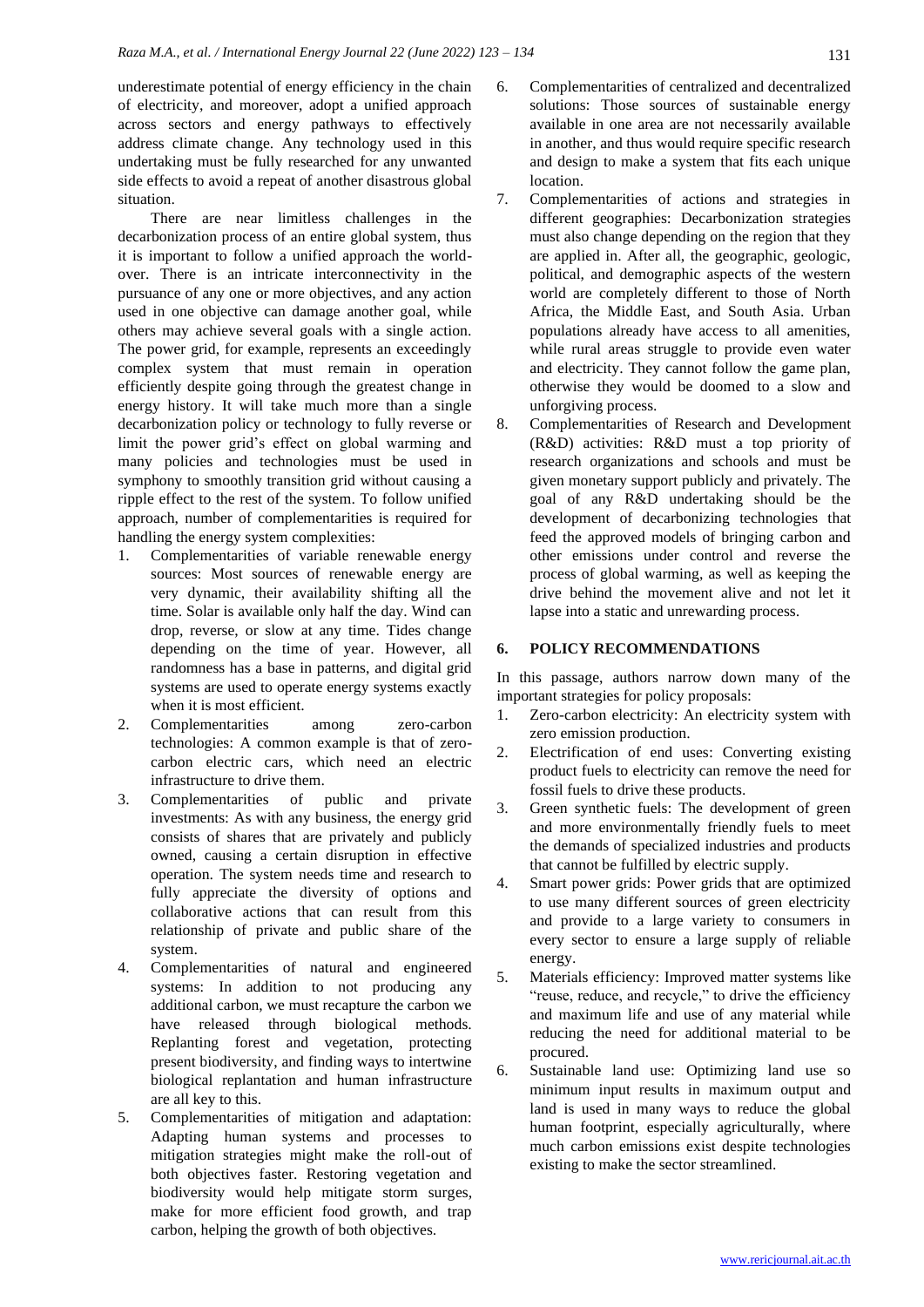# **7. CONCLUSION**

The aim of this paper is to create balance between future energy production and energy demand to alleviate energy crises in Pakistan. GPS is developed using LEAP model to forecast future energy production, energy demand and total  $CO<sub>2</sub>$  emissions. This study considered economical, technological, and environmental aspects in the energy demand analysis and energy transformation module of LEAP. It is concluded that the energy demand and production for the year 2030 is 135.3 TWh and 250.9 TWh whereas for 2040, the energy demand and production is 256 TWh and 448.8 TWh respectively. Presently, 60% to 65% fossil fuels are used, and all these resources are imported from Iran, Malaysia, Iraq, and Indonesia on high cost. In future, by the year 2040, the share of fossil fuels will reduce by 20% and share of renewable will increase by 15% in total energy mix of Pakistan. CO<sub>2</sub> emissions increase at a slower growth rate of 11% from 2020 to 2040 as Pakistan has started harnessing energy from domestic fossil assets through cleaner technologies and reduce dependency on imported fossil assets. Cost of future energy generation projects are assessed in terms of net present value at discount rate of 4%, 8% and 12%. It is found that energy projects cost will be 50% less at discount rate of 8%**.**

#### **REFERENCES**

- [1] Abas N., Kalair A., Khan N., and Kalair A., 2019. Review of GHG emissions in Pakistan compared to SAARC countries. *Renewable and Sustainable Energy Reviews* 80: 990-1016.
- [2] Mirjat N., Uqaili M., Harijan K., Valasai G., Shaikh F., and Waris M. 2017. A review of energy and power planning and policies of Pakistan. *Renewable and Sustainable Energy Reviews* 79: 110-127.
- [3] Mengal A., Mirjat N., Das Walasai G., Khatri S., Harijan K., and Uqaili M., 2019. Modeling of future electricity generation and emissions assessment for Pakistan. *Processes*7(4): 212.
- [4] Mirjat N., Uqaili M., Harijan K., Walasai G., Mondal M., and Sahin H., 2018. Long-term electricity demand forecast and supply side scenarios for Pakistan (2015–2050): A LEAP model application for policy analysis. *Energy* 165: 512-526.
- [5] Perwez U. and A. Sohail. 2014. A. GHG emissions and monetary analysis of electric power sector of Pakistan: alternative scenarios and its implications. *Energy Procedia* 61: 2443-2449.
- [6] Abas N., Kalair A., and Khan N., 2015. Review of fossil fuels and future energy technologies. *Futures* 69: 31-49.
- [7] Ahmad W. and T Ahmed. 2014. Energy sources and gross domestic product: international evidence. *The Pakistan Development Review* 53(4II): 477- 490.
- [8] Mahmood M. and S. Shahab. 2014. Energy, emissions, and the economy: empirical analysis

[www.rericjournal.ait.ac.th](http://www.rericjournal.ait.ac.th/)

from Pakistan. *The Pakistan Development Review* 53(4II): 383-401.

- [9] Raza M., Khatri K., and Hussain A., 2022. Transition from fossilized to defossilized energy system in Pakistan. *Renewable Energy* 190: 19-29.
- [10] Bhutto A., Bazmi A., and Zahedi G., 2013. Greener energy: Issues and challenges for Pakistan—wind power prospective. *Renewable and Sustainable Energy Reviews* 20: 519-538.
- [11] Rauf O., Wang S., Yuan P., and Tan J., 2015. An overview of energy status and development in Pakistan. *Renewable and Sustainable Energy Reviews* 48: 892-931.
- [12] Javid M. and A. Qayyum. 2014. Electricity consumption-GDP nexus in Pakistan: A structural time series analysis. *Energy* 64: 811-817.
- [13] Lin B. and M. Raza. 2019. Analysis of energy related CO2 emissions in Pakistan. *Journal of Cleaner Production* 219: 981-993.
- [14] Kessides I., 2013. Chaos in power: Pakistan's electricity crisis. *Energy Policy* 55: 271-285.
- [15] Abbasi S., Harijan K., Memon Z., Shaikh F., all Mirjat N., 2020. Is coal power generation a sustainable solution for energy needs of Pakistan: a Delphi-swot paradigm? *International Journal of Energy Economics and Policy* 11(1): 308-317
- [16] Abbasi S., Harijan K., Khan M., Mengal A., Shaikh F., Memon Z., 2021. Long‐term optimal power generation pathways for Pakistan. *Energy Science & Engineering* 9(12): 2252-2267
- [17] Farooqui S., 2014. Prospects of renewables penetration in the energy mix of Pakistan. *Renewable and Sustainable Energy Reviews* 29: 693-700.
- [18] Yousuf I., Ghumman A., Hashmi H., and Kamal M., 2014. Carbon emissions from power sector in Pakistan and opportunities to mitigate those. *Renewable and Sustainable Energy Reviews* 34: 71- 77.
- [19] Raza M., Khatri K., Israr A., Ul Haque M., Ahmed M., and Rafique K., 2022. Energy demand and production forecasting in Pakistan. *Energy Strategy Reviews* 39: 100788.
- [20] Mirza U., Ahmad N., and Majeed T., 2008. An overview of biomass energy utilization in Pakistan. *Renewable and Sustainable Energy Reviews* 12(7): 1988-1996.
- [21] Raza M., Khatri K., Ul Haque M., Shahid M., Rafique K., and Waseer T., 2022. Holistic and scientific approach to the development of sustainable energy policy framework for energy security in Pakistan. *Energy Reports* 8: 4282-4302.
- [22] Zaigham N. and Z. Nayyar. 2010. Renewable hot dry rock geothermal energy source and its potential in Pakistan. *Renewable and Sustainable Energy Reviews*14(3): 1124-1129.
- [23] Ullah K., Raza M., and Mirza F., 2019. Barriers to hydro-power resource utilization in Pakistan: A mixed approach. *Energy Policy* 132: 723-735.
- [24] Raza M., Khatri K., Memon M., Rafique K., Haque M., and Mirjat N., 2022. Exploitation of Thar coal field for power generation in Pakistan: A way